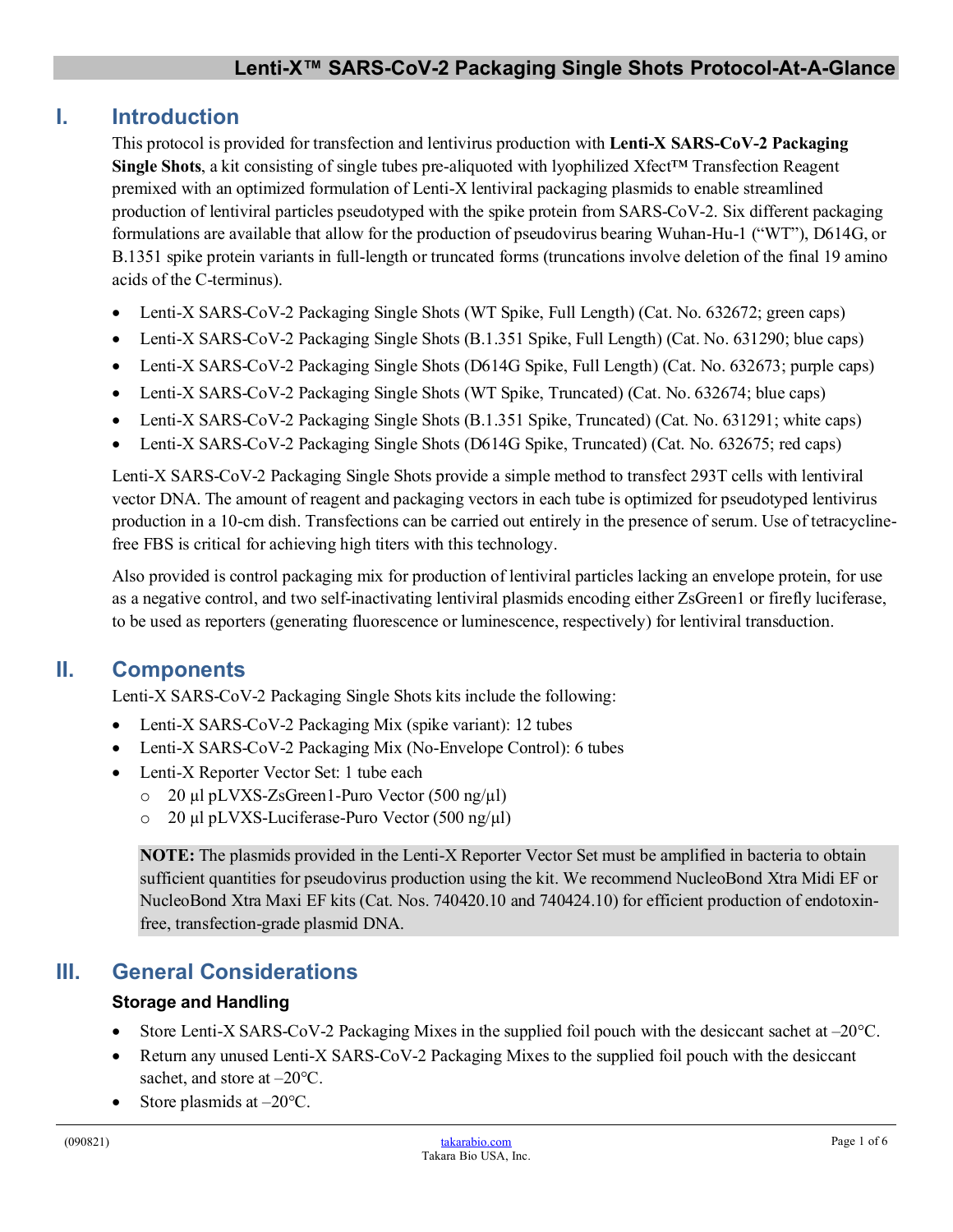### **IV. Transfection and Virus Production Protocol**

The following protocol applies to both packaging mixes included in the kit.



**Figure 1. The Lenti-X SARS-CoV-2 Packaging Single Shots protocol.**

**IMPORTANT:** All of the following steps should be performed in a sterile tissue culture hood. Lentivirus requires the use of a Biosafety Level 2 facility. Pseudotyped lentiviruses packaged from HIV-1-based vectors are capable of infecting human cells. Know and use appropriate safety precautions.

### **A. Before you begin**

- The plasmids provided in the Lenti-X Reporter Vector Set must be amplified in bacteria to obtain sufficient quantities for pseudovirus production using the kit. Do not start the cells until after this amplification is completed.
- To achieve the highest titers, it is critical to pay close attention to the transfection. You should be able to achieve transfection efficiencies of greater than 90%.
- Transfections should be performed using **10-cm tissue culture dishes**. Tetracycline-free FBS should be used at a final concentration of 10% in both the transfection medium and the medium used to collect the virus.
- One day prior to transfection, plate cells in 8 ml of complete growth medium so that the cells will be 80–90% confluent at the time of transfection.



**Figure 2. Optimal density of Lenti-X 293T cells at the point of transfection (left panel) and harvest (right panel), shown here using a transfer vector containing ZsGreen1.**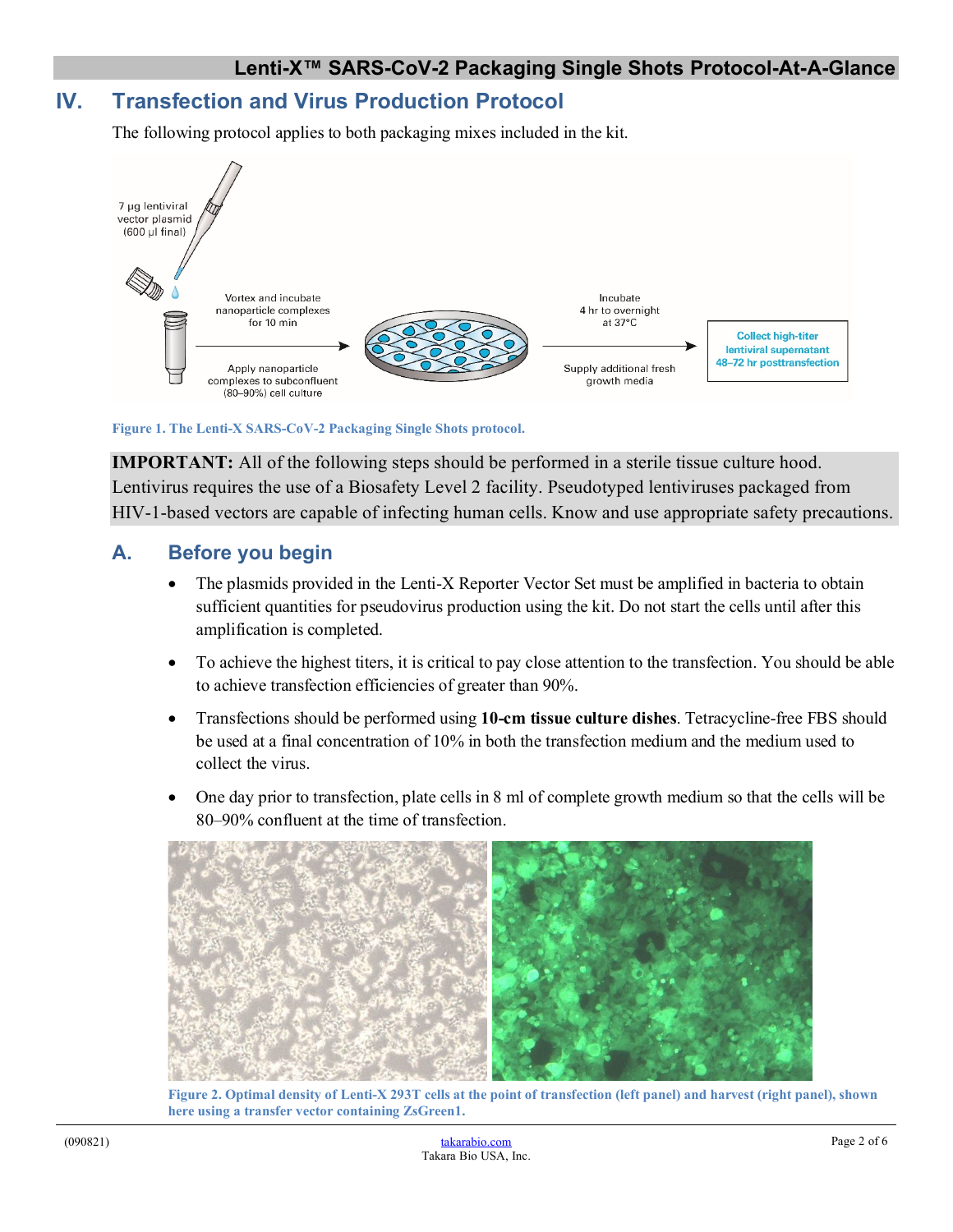### **Lenti-X™ SARS-CoV-2 Packaging Single Shots Protocol-At-A-Glance**

#### **B. Protocol**

**NOTE:** The plasmids provided in the Lenti-X Reporter Vector Set must be amplified in bacteria to obtain sufficient quantities for pseudovirus production using the kit.

1. Approximately 24 hr before transfection, seed  $4-5 \times 10^6$  Lenti-X 293T cells/10-cm plate in 8 ml of growth medium. Make sure that the cells are plated evenly. Incubate at 37°C, 5% CO2 overnight.

Continue to incubate the cells until you are ready to add the transfection mixture in Step 5. The cells should be 80–90% confluent at the time of transfection.

2. In a sterile microcentrifuge tube, dilute 7.0 µg of your lentiviral vector plasmid DNA (pLVXS-ZsGreen1-Puro or pLVXS-Luciferase-Puro) with sterile water to a final volume of 600 µl. Mix thoroughly by vortexing.

**NOTE:** Always dilute your DNA in water prior to adding it to a tube containing Lenti-X SARS-CoV-2 Packaging Mix. (Undiluted DNA should not be mixed with the transfection reagent).

- 3. Add the 600  $\mu$ l of diluted DNA to a tube of Lenti-X SARS-CoV-2 Packaging Mix, replace the cap, and vortex at high speed for 20 sec. The pellet should dissolve completely. In some cases, insoluble material may be visible after vortexing. This material does not have a negative effect on transfection efficiency or virus yields.
- 4. Incubate the samples for 10 min at room temperature to allow nanoparticle complexes to form. After the 10 min incubation, insert the samples into 1.5-ml microcentrifuge tubes and centrifuge for 2 sec to bring the sample to the bottom of the tube.
- 5. Transfer the entire 600 μl of nanoparticle complex solution dropwise to the 8 ml of cell culture prepared in Step 1. It is normal for the medium to change color slightly upon addition of the nanoparticle complex solution. Gently rock the plate back and forth to mix.
- 6. Incubate the cells at  $37^{\circ}$ C,  $5\%$  CO<sub>2</sub> for a minimum of 4 hrs.

**NOTE:** A 4-hr incubation with Xfect-DNA nanoparticles is sufficient for optimal transfection. Incubation may be continued overnight for convenience but does not generally increase transfection efficiency or titer.

- 7. After incubation, add an additional 6 ml of fresh complete growth medium and incubate at 37°C, 5% CO2 for an additional 24–48 hr. Virus titers will generally be highest 48 hr after the start of transfection.
- 8. Harvest the supernatants and pool similar stocks, if desired (a 48-hr sample may be stored at 4°C until a 72-hr sample is harvested).

#### **CAUTION: Supernatants contain infectious pseudovirus. Use appropriate safety precautions.**

9. Centrifuge briefly (500*g* for 10 min) or filter through a 0.45-μm cellulose acetate or polysulfone (low protein binding) filter to remove cellular debris.

**NOTE:** The filter should NOT be made of nitrocellulose. Nitrocellulose binds proteins present in the membrane of lentivirus and destroys the virus.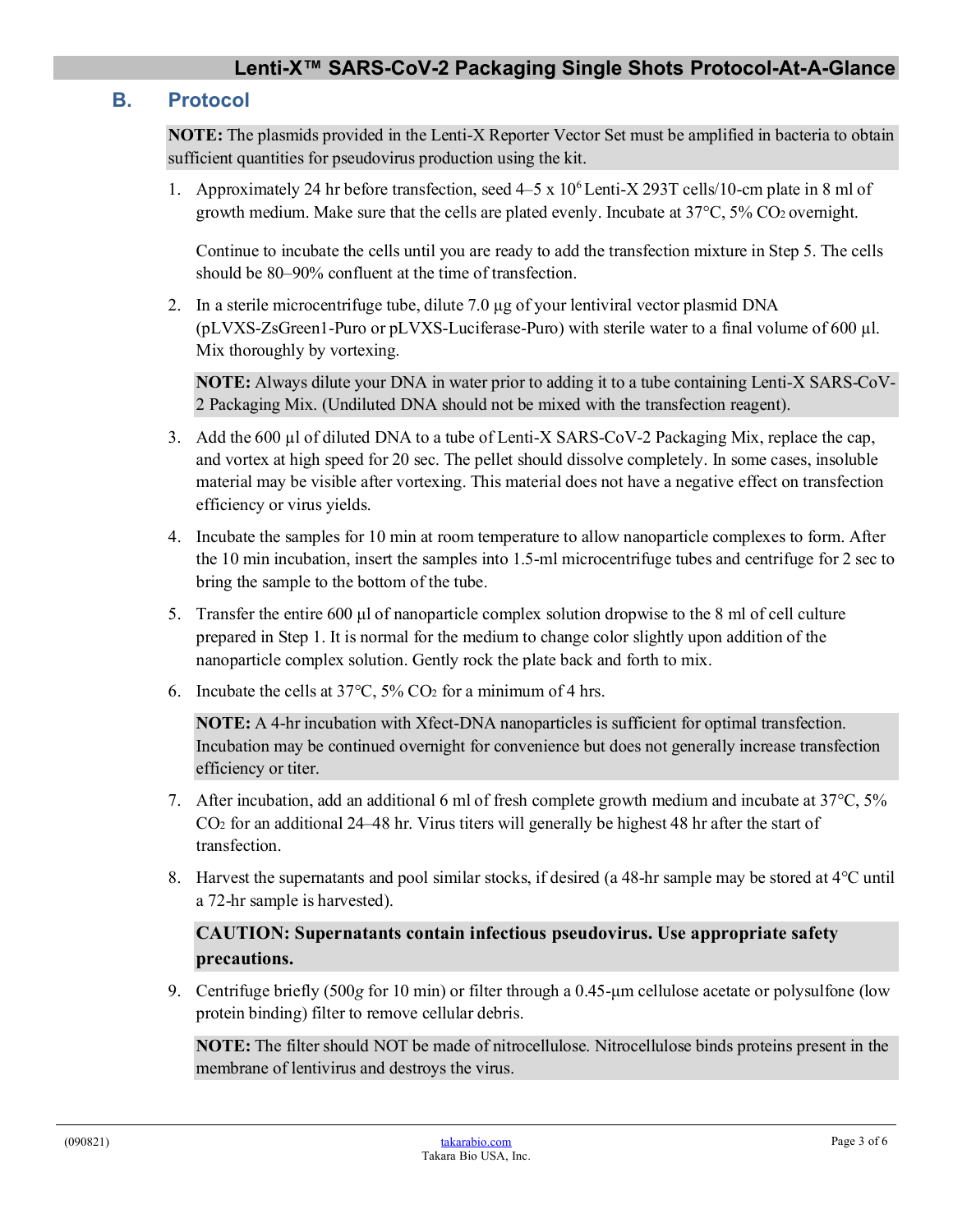- 10. Verify virus production using Lenti-X GoStix™ Plus (for details, see the Lenti-X [GoStix Plus](http://www.takarabio.com/resourcedocument/x98514)  [Protocol-At-A-Glance\)](http://www.takarabio.com/resourcedocument/x98514). Alternatively, titrate the virus stock, then use the virus to transduce target cells, or store at –80°C. Avoid multiple freeze/thaw cycles.
- 11. For protocols describing how to transduce your target cells or create frozen stocks, see th[e Lenti-X](http://www.takarabio.com/resourcedocument/x32774) [Lentiviral Expression Systems User Manual.](http://www.takarabio.com/resourcedocument/x32774)

### **V. Expected Results**

Typical results are shown in Figures 3 and 4. High infectious titers (IFU/ml) are observed using Lenti-X SARS-CoV-2 Packaging Single Shots (WT or D614G spike, truncated) according to the protocol described in Section IV.



**Figure 3. Transduction efficiencies and infectious titers using Lenti-X SARS-CoV-2 Packaging Single Shots**. Lenti-X SARS-CoV-2 Packaging Single Shots (WT or D614G spike, truncated) were used to produce pseudovirus encoding the fluorescent protein ZsGreen1 in duplicate experiments. 100 µl of supernatant from each pseudoviral prep was used to transduce a HEK293T cell line stably expressing the human ACE2 receptor in the presence of 6 µg/ml polybrene in 48-well plates. The transduction efficiencies for each sample were measured by flow cytometry 6 days post-transduction (Panel A) and functional titers were also calculated (Panel B).



**Figure 4. Transduction of ACE2 HEK293T cells using SARS-CoV-2 pseudovirus encoding luciferase**. Lenti SARS-CoV-2 Packaging Single Shots (WT or D614G spike, truncated) were used to produce pseudovirus encoding firefly luciferase. 100 µl of supernatant from each prep was used to transduce an HEK293T cell line stably expressing the human ACE2 receptor in the presence of 6 µg/ml polybrene in 48-well plates. HEK293T cells lacking the ACE2 transgene were transduced to determine background luminescence levels. Luminescence values for each sample were measured 6 days post-transduction.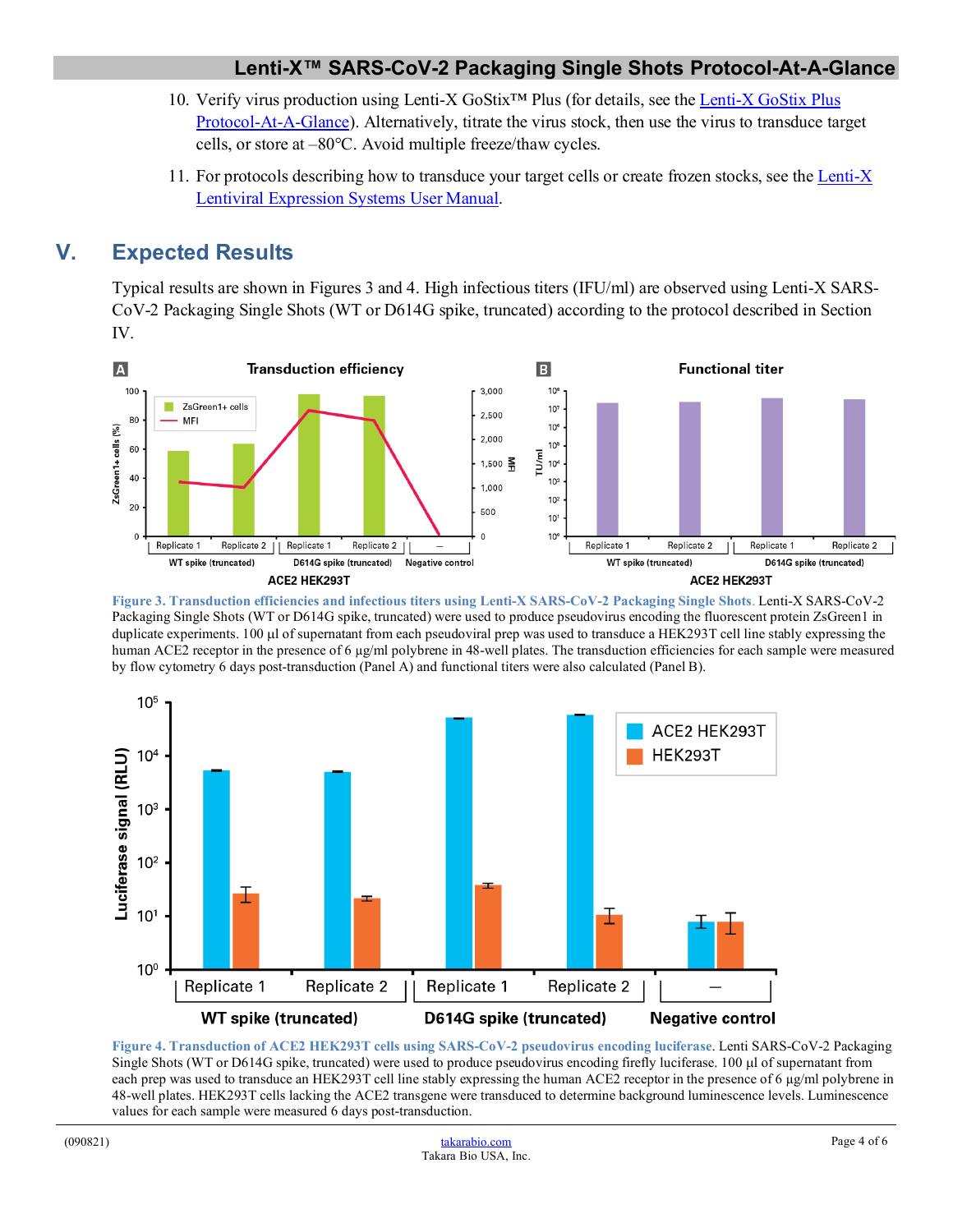### **Lenti-X™ SARS-CoV-2 Packaging Single Shots Protocol-At-A-Glance**

For specific applications (e.g., neutralization assays) the pseudovirus needs to be concentrated; consult Table 1 for guidance regarding the fold concentration(s) required for your experiments, as they will vary depending on which pseudovirus variants are being used.

**Table 1.** *N***-fold concentrations of pseudovirus needed to transduce at least 50% of target cells (using ZsGreen1 as reporter)**

| <b>Variant</b> |             | <b>Fold concentration</b> | Volume*     |
|----------------|-------------|---------------------------|-------------|
| <b>WT</b>      | Full length | 20x                       | $100$ $\mu$ |
|                | Truncated   | No concentration          | $100$ $\mu$ |
| <b>D614G</b>   | Full length | 20x                       | $100$ $\mu$ |
|                | Truncated   | No concentration          | $100$ $\mu$ |
| <b>B.1.351</b> | Full length | 50x                       | $100$ $\mu$ |
|                | Truncated   | 20x                       | $20 \mu$    |

\*Volume of pseudovirus used in each well of a 48-well plate (total volume = 200 µl)

### **VI. Appendix**



**Figure 5. pLVXS-ZsGreen1-Puro vector map.**